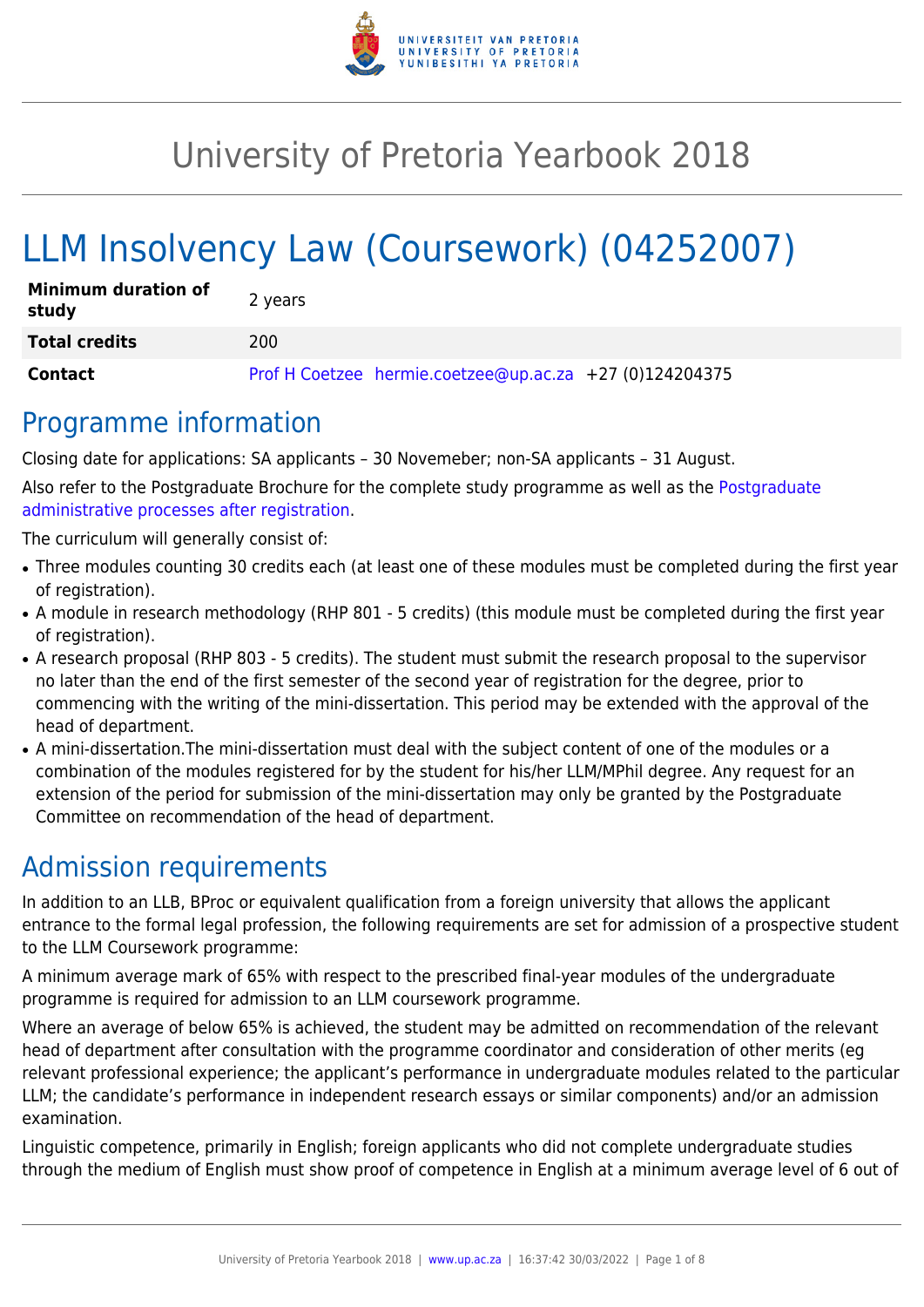

10 for IELTS or a minimum total score of 83 in TOEFL calculated as follows: reading 21, listening 17, speaking 23 and writing 22. In any other instance where there is doubt as to the English linguistic competence of an applicant, the Dean may require the same proof as prescribed for foreign applicants.

Foreign qualifications are subject to SAQA evaluation. (Some LLM coursework programmes or modules as indicated in the yearbook may only be available to students who hold a relevant South African legal qualification.)

Even though a student may comply with the above requirements, the Dean may, on the recommendation of the head of department presenting a specific degree or module, refuse to accept a prospective student for any LLM programme if such a student's performance in the chosen modules or field of study during undergraduate study was not satisfactory. Alternatively, the Dean could set additional requirements with a view to admission.

An admission examination may also be required in respect of a particular programme or module.

## Other programme-specific information

#### **Mini-dissertation**

- The mini-dissertation must comprise 13 000 15 000 words including footnotes but excluding the list of contents and the bibliography
- The examination copies of the mini-dissertation to send out to the external examiners must be submitted to Student Administration not later than the end of October for the Autumn Graduation Ceremony, end of April for the Spring Graduation Ceremony. A final electronic version must be submitted to Student Administration on or before 15 February for the Autumn Graduation Ceremony, 15 July for the Spring Graduation Ceremony after the evaluation of the examination copies of the mini-dissertation to comply with degree requirements.

### Examinations and pass requirements

In the event of having failed all modules during a particular year of study, a student will only be allowed to continue with his/her studies with the consent of the Postgraduate Committee.

Although no supplementary examination will be granted with regard to LLM and MPhil modules, the General Regulations and rules apply with regard to special and ancillary examinations.

### Research information

The relevant head of department must recommend a supervisor and title for a mini-dissertation and these must be approved by the Postgraduate Committee. The mini-dissertation must be assessed and finalised as set out in the Faculty Board-approved LLM/MPhil Policy Document of the Faculty.

Mini-dissertations, where required, must be submitted in the format determined by the supervisor and approved by the Postgraduate Committee. The supervisor may likewise, subject to the approval of the Postgraduate Committee, also determine the research topic and the scope of the proposed research. (Refer to the [Faculty of](http://www.up.ac.za/media/shared/10/ZP_Files/faculty-regulations-for-the-mini-dissertation.zp124872.pdf) [Law regulations regarding mini-dissertations](http://www.up.ac.za/media/shared/10/ZP_Files/faculty-regulations-for-the-mini-dissertation.zp124872.pdf) and also [Postgraduate administrative processes brochure for the](http://www.up.ac.za/media/shared/10/ZP_Files/post-graduate-administrative-processes-brochures-for-the-faculty-web.zp124870.pdf) [Faculty](http://www.up.ac.za/media/shared/10/ZP_Files/post-graduate-administrative-processes-brochures-for-the-faculty-web.zp124870.pdf))

### Pass with distinction

For the degree to be awarded with distinction a student must obtain an average of at least 75% for all the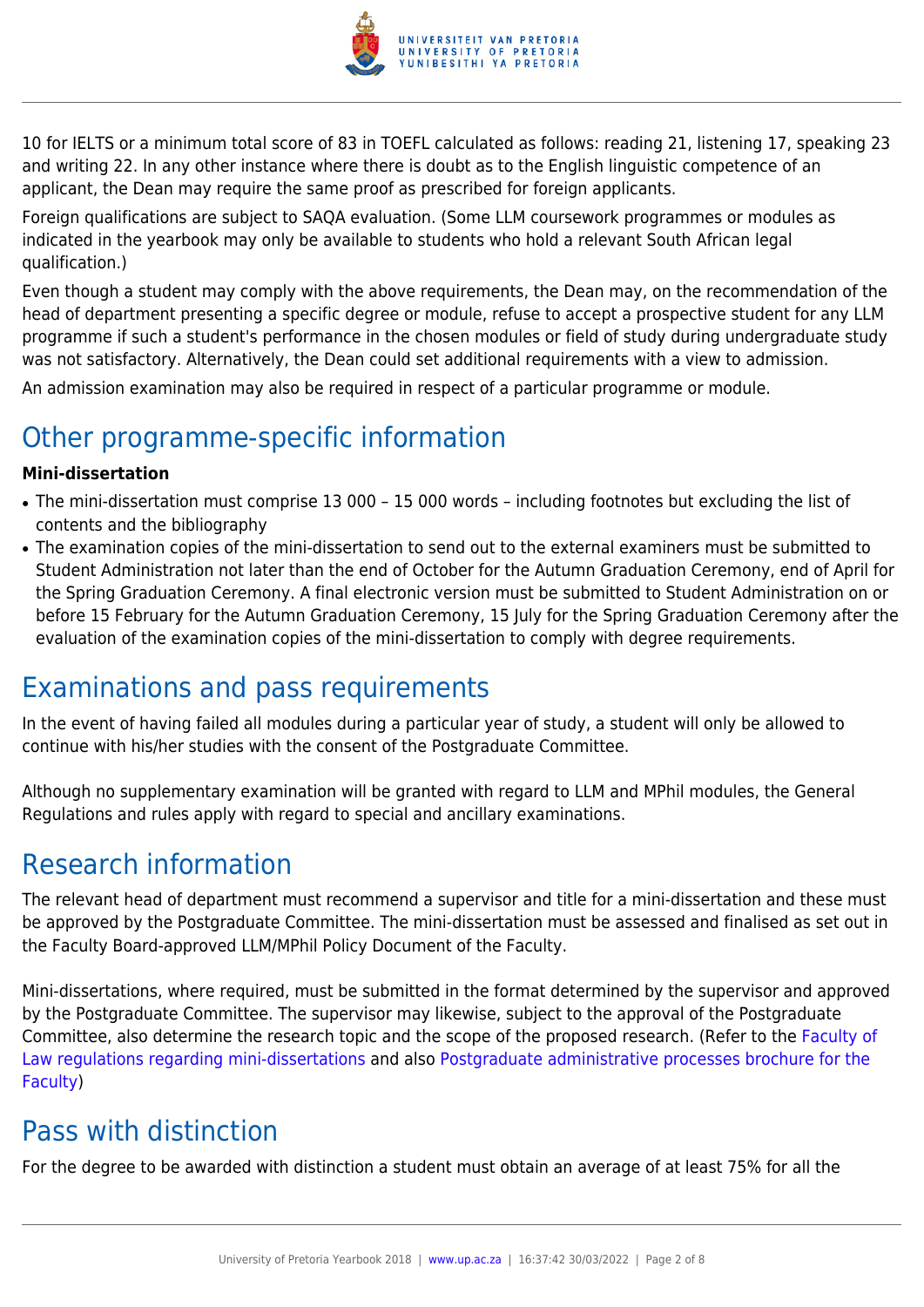

coursework modules, as well as a minimum of 75% for the mini-dissertation. The modules must have been written for the first time.

### General information

#### Period of registration

The duration of the programme will in general be four semesters (2 years) but may be completed within two semesters (1 year) where possible, subject to fulfilment of all the requirements for the degree and payment of the full amount prescribed for the LLM degree. Programmes may also be structured to allow for one year of study only. The one- or two-year period may only be extended by the Postgraduate Committee on recommendation of the Head of Department based on good reason shown and if it is clear that the student will be able to complete the programme in a further year of study.

#### **Language of tuition**

The official language of tuition is English. However, should circumstances allow it, an LLM module may be presented in Afrikaans. The dean, in consultation with the relevant head of department, determines the language of tuition.

#### **Limiting of modules on offer in a particular academic year and availability to foreign students**

The dean determines which modules will be presented each year, taking into consideration the availability of lecturing personnel, space and financial implications and/or other circumstances. The dean may, on recommendation of the relevant head of department, determine the maximum number of registrations for a specific elective module in terms of the prescribed guidelines. The dean may also, on recommendation of the relevant head of department, determine that a particular LLM module will not be offered where on the first day of lectures four or fewer students are registered for such module.

#### **Re-registration for modules**

A student may not register more than twice for the same module. In order to pass a module the student must obtain a final mark of 50%.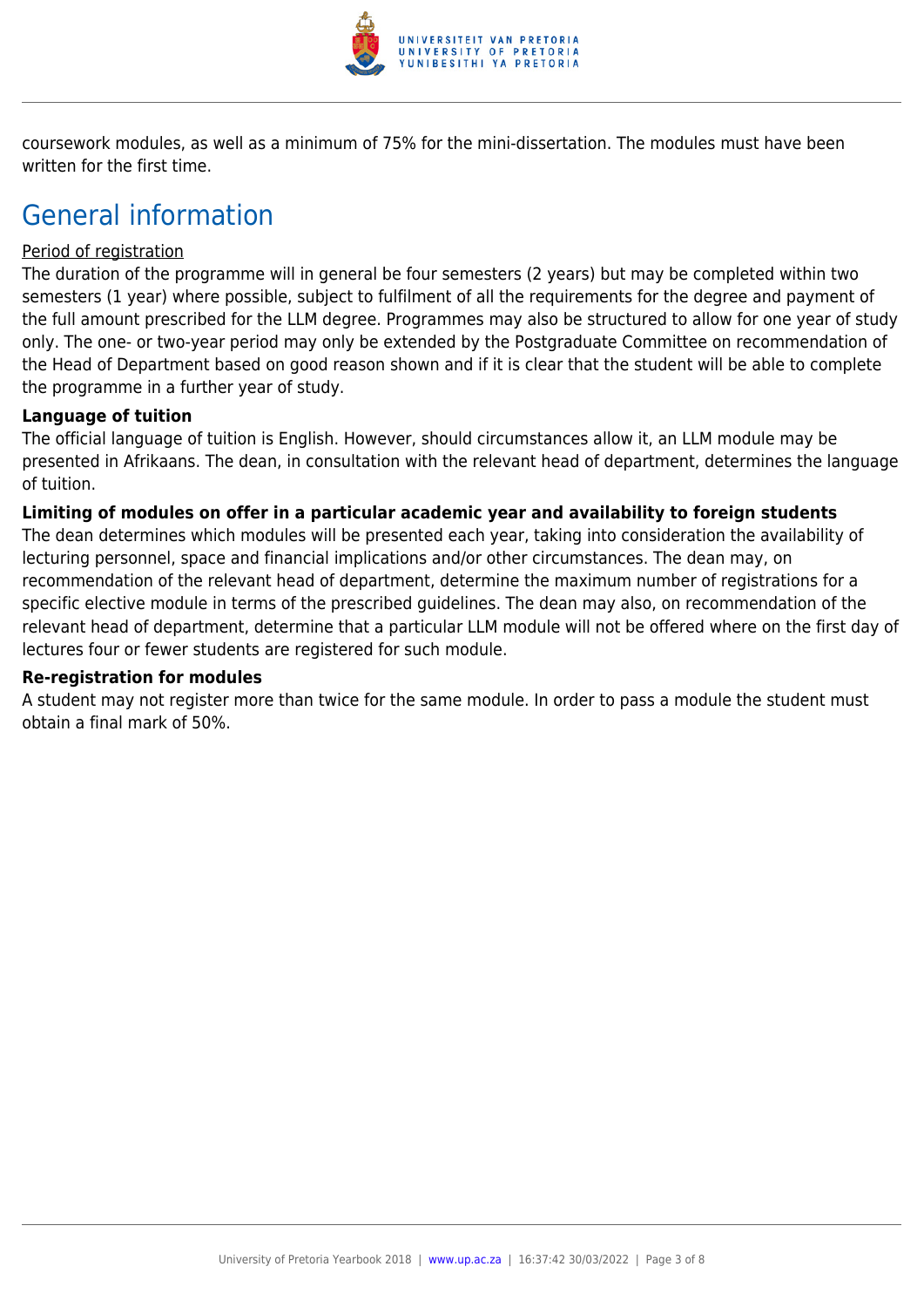

### Curriculum: Year 1

**Minimum credits: 100**

### **Core modules**

#### **International insolvency law 801 (IIL 801)**

| <b>Module credits</b>         | 30.00                                       |
|-------------------------------|---------------------------------------------|
| <b>Prerequisites</b>          | No prerequisites.                           |
| <b>Contact time</b>           | 2 lectures per week                         |
| <b>Language of tuition</b>    | Afrikaans and English are used in one class |
| <b>Department</b>             | Mercantile Law                              |
| <b>Period of presentation</b> | Semester 1 or Semester 2                    |
|                               |                                             |

#### **Module content**

The module comprises a capita selecta from contemporary issues relating to the law of international insolvency. Aspects dealt with include the following:

- (a) Modern trends and developments in insolvency law
- (b) Current issues in international insolvency law
- (c) Cross-border insolvency law systems in South Africa as well as in selected other jurisdictions

#### **Insolvency law 801 (ISR 801)**

| <b>Module credits</b>         | 30.00                                       |
|-------------------------------|---------------------------------------------|
| <b>Prerequisites</b>          | No prerequisites.                           |
| <b>Contact time</b>           | 2 lectures per week                         |
| <b>Language of tuition</b>    | Afrikaans and English are used in one class |
| <b>Department</b>             | Mercantile Law                              |
| <b>Period of presentation</b> | Semester 1                                  |
|                               |                                             |

#### **Module content**

This module deals with aspects of the following topics:

- (a) The nature and purpose of insolvency law with reference to the collection process
- (b) The application of the proceeds and liability for contribution
- (c) Sequestration and rehabilitation applications
- (d) The assets of the insolvent estate
- (e) The assets of the solvent spouse
- (f) Unexecuted transactions
- (g) Impeachable transactions
- (h) Composition

#### **Liquidation and business rescue 802 (LBR 802)**

**Module credits** 30.00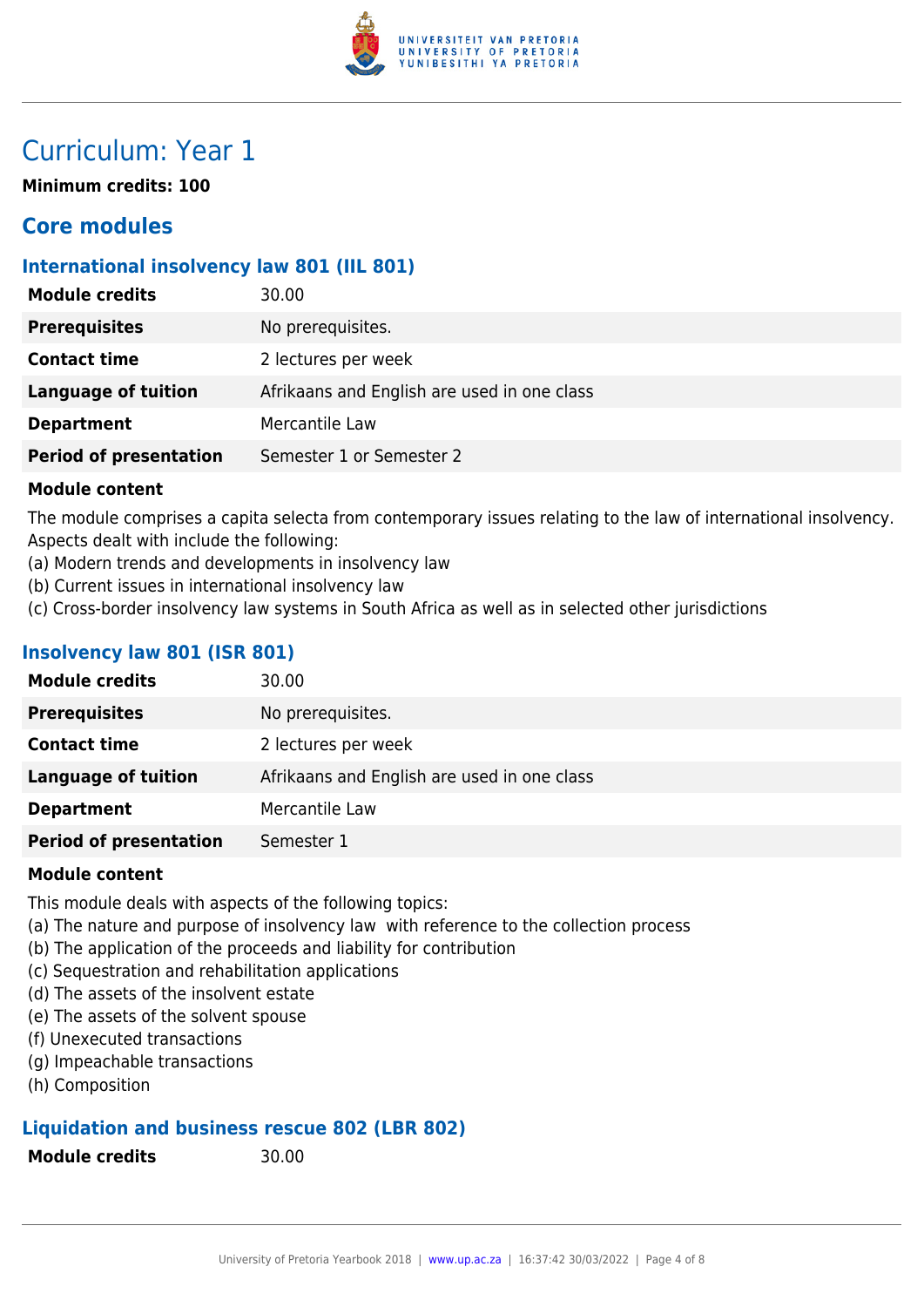

| <b>Contact time</b>           | 2 lectures per week                         |
|-------------------------------|---------------------------------------------|
| Language of tuition           | Afrikaans and English are used in one class |
| <b>Department</b>             | Mercantile Law                              |
| <b>Period of presentation</b> | Semester 2                                  |

#### **Module content**

- (a) Compromises and arrangements in terms of section 311 of the Companies Act 61 of 1973
- (b) Initiation and consequences of the winding-up of companies and close corporations
- (c) Administration of insolvent estates and the drafting of liquidation and distribution accounts
- (d) Judicial management and other business rescue mechanisms

#### **Research methodology 801 (RHP 801)**

| <b>Module credits</b>         | 5.00                           |
|-------------------------------|--------------------------------|
| <b>Prerequisites</b>          | No prerequisites.              |
| <b>Contact time</b>           | 8 seminars                     |
| <b>Language of tuition</b>    | Module is presented in English |
| <b>Department</b>             | Jurisprudence                  |
| <b>Period of presentation</b> | Semester 1 or Semester 2       |
|                               |                                |

#### **Module content**

- (a) Planning and organising a research project
- (b) Drafting a research proposal: Hypotheses and research question
- (c) Theory in research and methodological approaches to legal research
- (d) Language
- (e) Citation and ethics of citation
- (f) Drafting of chapters and presentation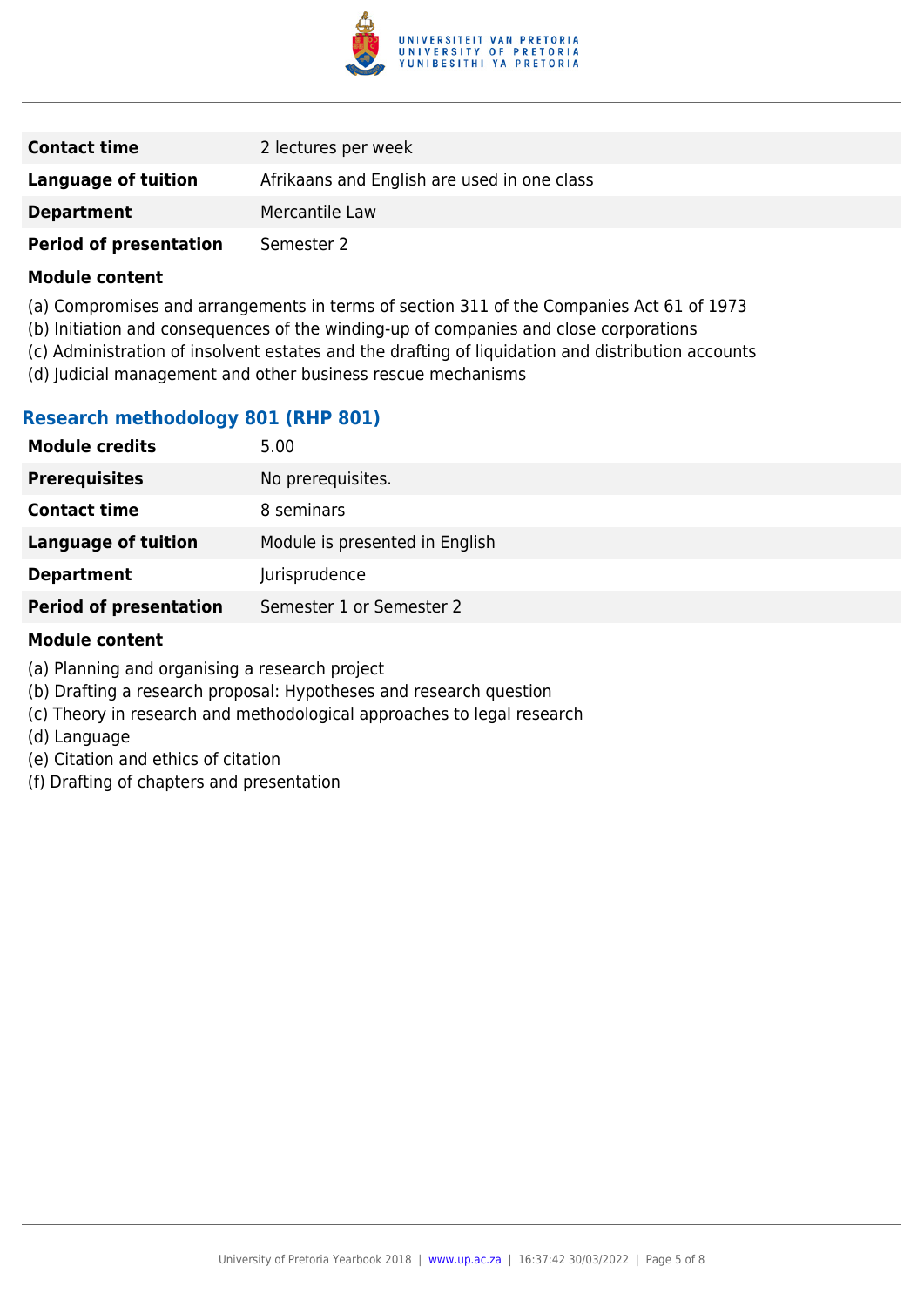

### Curriculum: Final year

**Minimum credits: 100**

### **Core modules**

#### **International insolvency law 801 (IIL 801)**

| <b>Module credits</b>         | 30.00                                       |
|-------------------------------|---------------------------------------------|
| <b>Prerequisites</b>          | No prerequisites.                           |
| <b>Contact time</b>           | 2 lectures per week                         |
| <b>Language of tuition</b>    | Afrikaans and English are used in one class |
| <b>Department</b>             | Mercantile Law                              |
| <b>Period of presentation</b> | Semester 1 or Semester 2                    |
|                               |                                             |

#### **Module content**

The module comprises a capita selecta from contemporary issues relating to the law of international insolvency. Aspects dealt with include the following:

- (a) Modern trends and developments in insolvency law
- (b) Current issues in international insolvency law
- (c) Cross-border insolvency law systems in South Africa as well as in selected other jurisdictions

#### **Insolvency law 801 (ISR 801)**

| No prerequisites.<br><b>Prerequisites</b>                          |  |
|--------------------------------------------------------------------|--|
| <b>Contact time</b><br>2 lectures per week                         |  |
| Language of tuition<br>Afrikaans and English are used in one class |  |
| Mercantile Law<br><b>Department</b>                                |  |
| <b>Period of presentation</b><br>Semester 1                        |  |

#### **Module content**

This module deals with aspects of the following topics:

- (a) The nature and purpose of insolvency law with reference to the collection process
- (b) The application of the proceeds and liability for contribution
- (c) Sequestration and rehabilitation applications
- (d) The assets of the insolvent estate
- (e) The assets of the solvent spouse
- (f) Unexecuted transactions
- (g) Impeachable transactions
- (h) Composition

#### **Liquidation and business rescue 802 (LBR 802)**

**Module credits** 30.00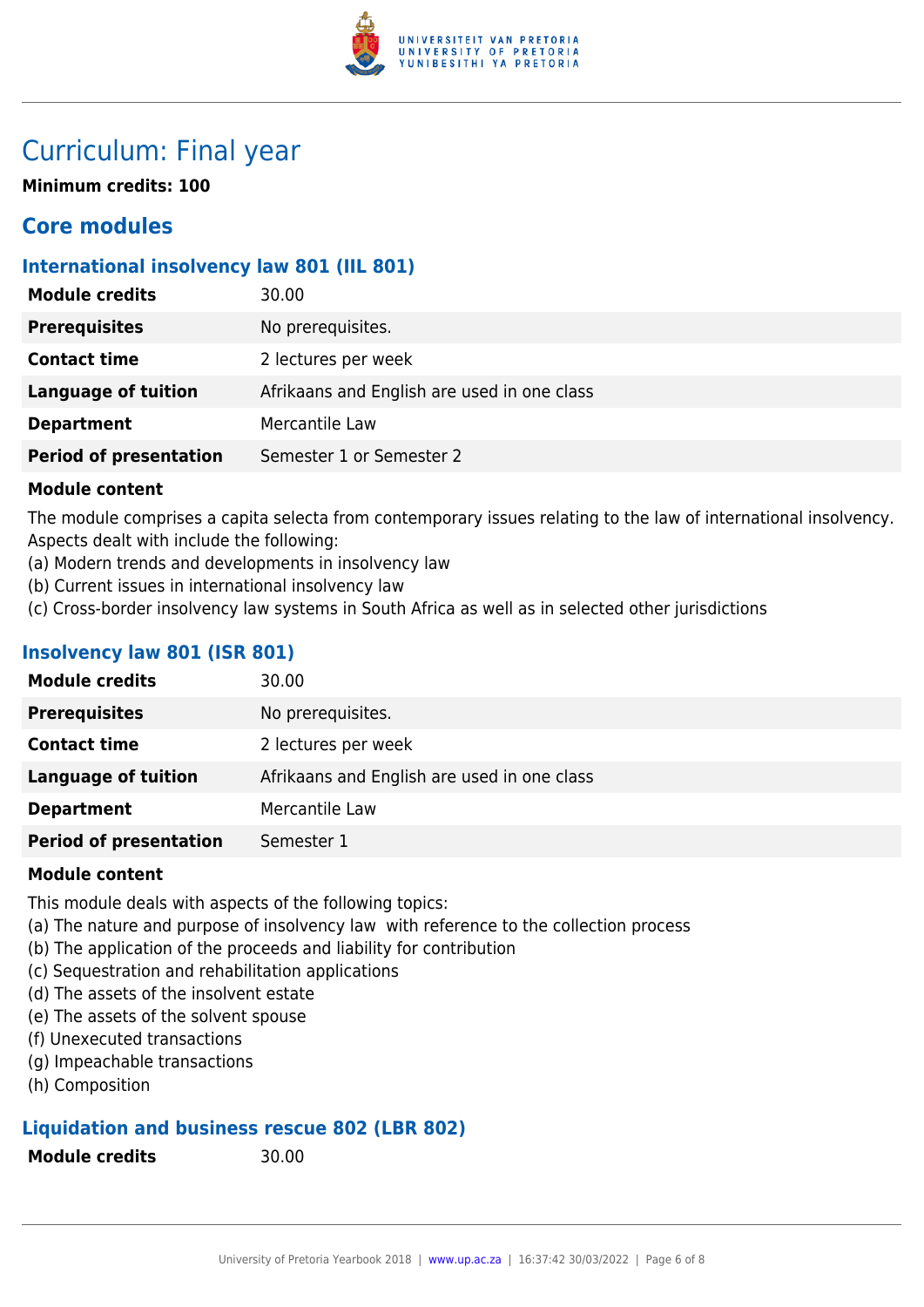

| <b>Contact time</b>           | 2 lectures per week                         |
|-------------------------------|---------------------------------------------|
| Language of tuition           | Afrikaans and English are used in one class |
| <b>Department</b>             | Mercantile Law                              |
| <b>Period of presentation</b> | Semester 2                                  |

#### **Module content**

- (a) Compromises and arrangements in terms of section 311 of the Companies Act 61 of 1973
- (b) Initiation and consequences of the winding-up of companies and close corporations
- (c) Administration of insolvent estates and the drafting of liquidation and distribution accounts
- (d) Judicial management and other business rescue mechanisms

#### **Mini-dissertation 800 (MND 800)**

| <b>Module credits</b>         | 100.00                                      |
|-------------------------------|---------------------------------------------|
| <b>Prerequisites</b>          | RHP 801 and RHP 803                         |
| Language of tuition           | Afrikaans and English are used in one class |
| <b>Department</b>             | Law Deans Office                            |
| <b>Period of presentation</b> | Year                                        |

#### **Module content**

(a) The student must submit a research proposal during his/her first year of registration for the LLM degree to the supervisor prior to commencing with the writing of the mini-dissertation.

(b) A mini-dissertation (MND 800) of 13 000 to 15 000 words inclusive of footnotes but excluding the list of contents and the bibliography, is required. The mini-dissertation must be submitted to the supervisor not later than August of the second year of registration for the LLM programme. The mini-dissertation must deal with the subject content of one of the modules or a combination of the modules registered for by the student for his/her LLM degree. Any request for an extension of the period for submission of the mini-dissertation may only be granted by the Dean on recommendation of the LLM Committee

#### **Research proposal 803 (RHP 803)**

| <b>Module credits</b>         | 5.00                                        |
|-------------------------------|---------------------------------------------|
| <b>Prerequisites</b>          | No prerequisites.                           |
| Language of tuition           | Afrikaans and English are used in one class |
| <b>Department</b>             | Law Deans Office                            |
| <b>Period of presentation</b> | Year                                        |

#### **Module content**

Development and presentation of a research proposal. (A research proposal must be submitted to the supervisor and accepted in the first semester of the second year of study before the student will be allowed to register for the mini-dissertation.)